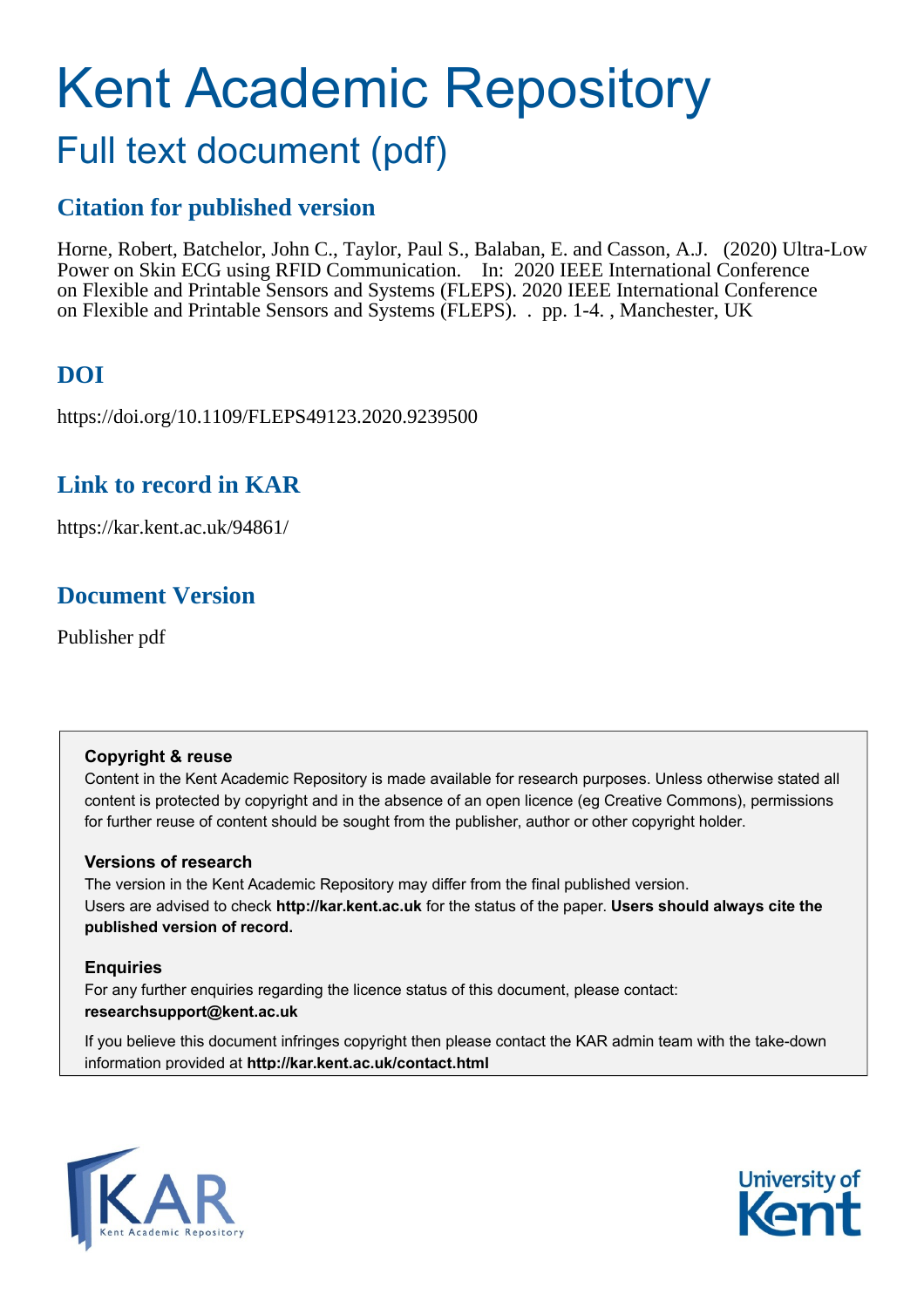## Ultra-Low Power on Skin ECG using RFID Communication

Robert Horne, John Batchelor and Paul Taylor School of Engineering and Digital Arts University of Kent, Canterbury, UK r.j.horne@kent.ac.uk

*Abstract*—Electrocardiograms provide rhythm, rate and electrical activity of the heart which can be used to diagnose health issues. Current methodologies for wireless based heart monitoring favour the use of Bluetooth Low Energy, which can require bulky batteries for device longevity. This paper investigates the use of a novel ultra-low power communications technique utilising Ultra High Frequency Radio Frequency Identification to stream ECG data in real time to a host computer to enable sub 2mW power consumption.

*Index Terms*—Radio Frequency Identification, Flexible Sensors, Wearable Sensors, Heart Rate, Electronic Skin

#### I. INTRODUCTION

The use of commercial Electrocardiograms(ECG) in consumer grade electronics has seen a major increase in the last 5 years[1] with the launch of devices such as the Fitbit[2] and the Apple watch[3]. These devices more commonly use a Photoplethysmogram sensor to provide a semi-accurate heart rate reading for sports and well being applications. More advanced systems employ a strap-based system which can utilise an ECG chip to monitor the heart[4]. Whilst the strapbased systems can provide higher levels of accuracy, they are not classed as medical devices and do not provide the same level of accuracy that multi channel ECG systems deliver. Clinical grade systems which are used within hospitals and medical facilities can have devices which use up to 12 channels for ECG monitoring, but are typically fully wired and bulky.

Wireless devices which incorporate a strap typically use Bluetooth Low Energy (BLE) and either coin cells or small lithium Polymer Batteries as a power source, communicating raw data to a processing point such as a mobile phone or exercise machine.

The methodology introduced in this paper challenges the typical communication technique by using Ultra High Frequency RFID in order to stream the data at a very low power level. UHF RFID has several distinct features which enable it to differentiate itself from other communications protocols such as BLE[5][6][7], for instance sub 1mW power consumption for a Battery Assisted Passive mode, lower cost per chip and ability to interface with existing inventory management systems. Near Field Communications(NFC) RFID has been used to stream ECG data[8], however the data transmission range is limiting at range of 5cm.

Ertan Balaban and Alex Casson Department of Electrical and Electronic Engineering, University of Manchester, Manchester, UK ertan.balaban@manchester.ac.uk

UHF RFID has been used in studies for streaming data off of the body, for example in the measurement of muscle signals using an electromyograph[9] and accelerometry[10] for body movement analysis.

#### II. SYSTEM METHODOLOGY

The system described in this paper can be broken down into several sections.

#### *A. Physical Construction*

The device in this paper was constructed on a 0.13mm thick Kapton substrate, which had a electroless nickel immersion gold plating. This substrate was chosen to enable it to conform to the surface of the chest, rather than having a rigid printed circuit board which would impact on the comfort of the wearer.

Standard clip electrodes were used to capture the ECG signals from the body. The printed circuit board was attached to the body with the electronics side facing up, with a thin silicon adhesive attaching it to the body.



Fig. 1. Printed Circuit Board Layout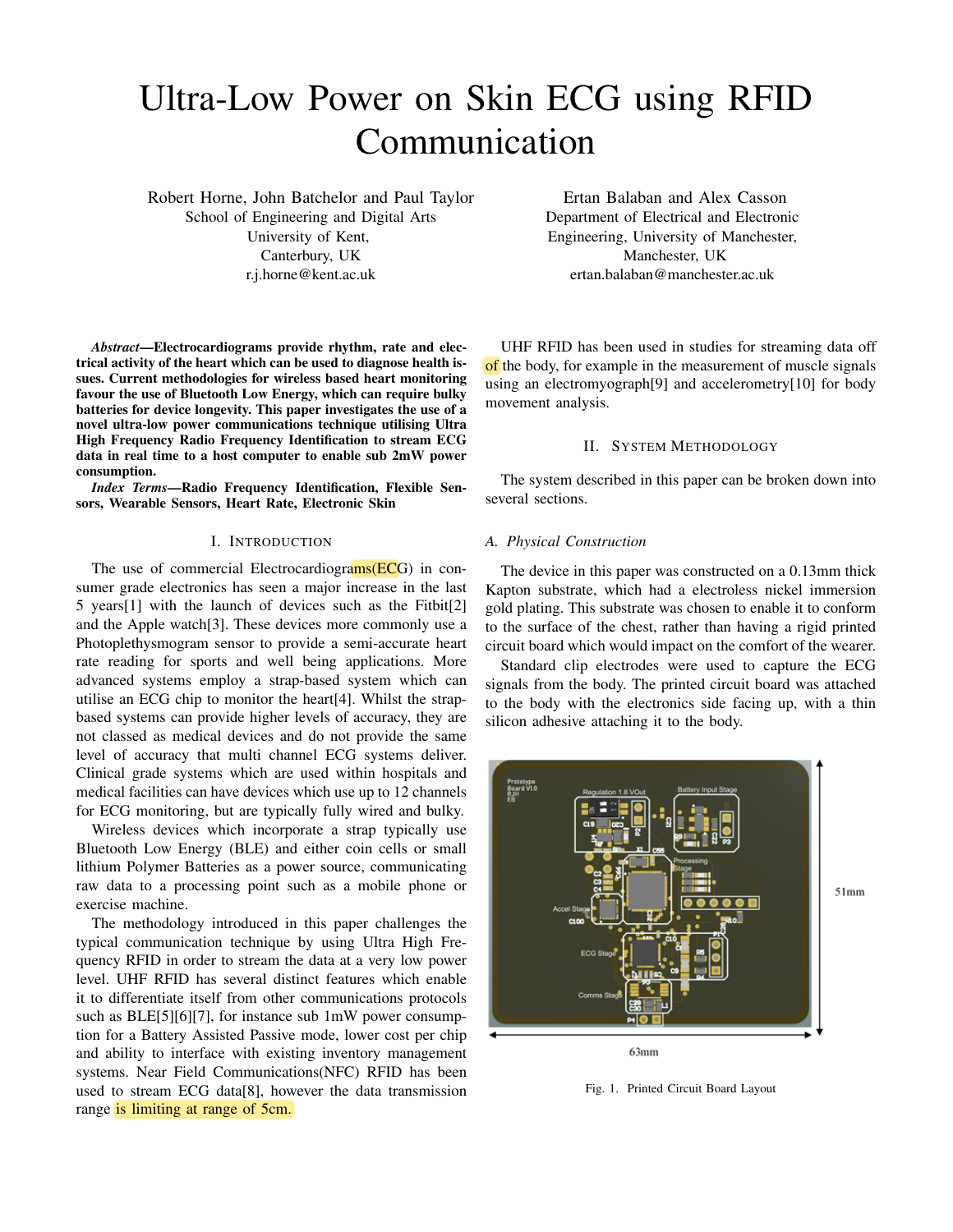#### *B. UHF Communications*

To enable UHF RFID communications the EM4325[11] from EM microelectronic was used, as it had been previousl used in streaming higher data rate body-centric data [10] and was shown to reliably stream accelerometer data. The EM4325 has two power modes for transmission, one which relies on the power harvested from the reader, and another which uses a small amount of power from an external battery (Battery Assisted Passive mode). For this investigation, BAP mode was used to boost the read performance of the communications stage. The antenna used for the design utilised a loop topology with a T matching network to enable an efficient interface to the EM4325. The design of the circuit was such that there would be sufficient spacing around the antenna edge to give the highest performance.

The UHF reader used in this system was the Jadak Thing-Magic M6E[12], the reader used a circular polarised antenna directed at the on the skin system, at  $1.5$  met

#### *C. Electrocardiogram Measurement*

To capture ECG wave forms the MAX30001[13] was selected due to its low power performance and small package. The chip requires minimal external circuitry which enabled the design to be compact in order to conform within the design specifications of the antenna.

#### *D. Embedded Processing*

To process the data and communicate between the ECG sensor and the communications chip, the Texas Instruments MSP430FR5969[14] microcontroller was used. This microcontroller is focused heavily on low power oper  $\overline{t}$  during wake states, whilst also providing extremely low power consumption during sleep states. The microcontroller uses a main SPI bus to interface all of the communicating devices, ensuring minimal signal traces. During peak operation the microcontroller uses upto 1.6 mA (at full speed), and can be cycled into a low power sleep mode which consumes  $0.02\mu$ A.

#### *E. Power Management*

To power the design, a small lithium Polymer battery(120mAh) was employed, with a charging and regulation stage used. The charging stage was a MCP7381T-2ACI[15], which allowed for external power to be applied between the charge phase and regulation phase to replenish the battery. The regulation phase used a ADP1710[16] which regulated the voltage to a system wide 2V.

#### *F. Systems Software*

In order to transmit the data from the device, a packet scheme is required to format the data. In Fig.2. the packet scheme used is shown. The packet consists of three parts, a frame number which iterates every time a frame is sent, a payload and CRC for error analysis. The payload contains both the current value and the previous value, this is so that if a packet is lost, the frame can provide instant recovery of data. Frames can be missed every 4 seconds using UHF due to

cycling of channels required by the the EPC Gen 2 standard. To interface with the ThingMagic Reader, the Mercury Api[17] was used within a custom C sharp application.



Fig. 2. Packet layout and breakdown



Fig. 3. System Block Diagram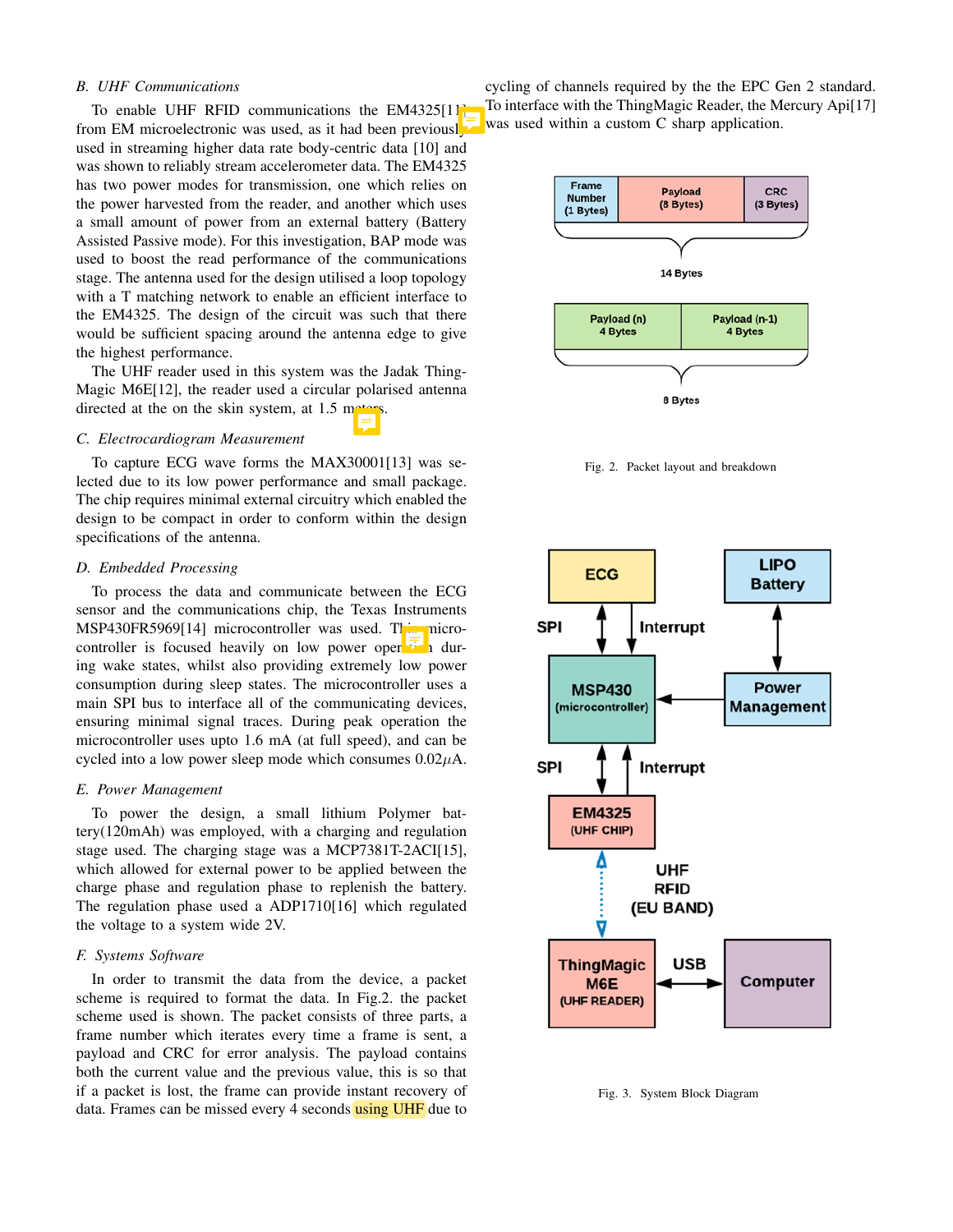

Fig. 4. Device Printed Circuit Board

#### III. PRELIMINARY RESULTS

The system was tested by streaming the ECG data to a computer, which logged the real-time data into a .csv file. The test was done on a healthy participant at rest to evaluate whether a) Heart rate could be established b) whether waveform analysis could be done on the incoming signal enabling P,Q,R,S and T identification c) quality of the signal. The device was mounted as can be seen in Fig.5. and utilised battery power.



Fig. 5. Device Body Placement

As can be seen from Fig.6. the ECG waveform captured shows a very clean signal, with clear P,Q,R,S and T waves identifiable. The heart rate was determined by looking at R wave frequency, and had correlation with a finger based pulse oximeter. The power consumption of the device was recorded at 1.9 $\mu$  (950 $\mu$ A at 1.98V) while streaming data, which is higher than a calculated 1.4mW (693 $\mu$ A at 2.0v) from the datasheets provided by the manufacturers, however this could be due to losses in the power stage. With the 120mAh battery included, the estimated active time for the device would be rated at over 120 hours or 5 days.

During testing the device remained attached to the participant and remained attached until the end of testing, the kapton allowed for the design to flex during breathing allowing for no discomfort.



#### IV. CONCLUSION

This paper outlines a novel system for capturing ECG signals from the body and transmitting them through UHF RFID enabling lower power data transmission than other methodologies currently provide. The systems performance shows that the communications technique chosen is able to transmit the data at a frequency and integrity which ensures that no data is lost in ideal conditions and that the power consumption is below 2mW.

Future developments of this technique will be to migrate the design onto a printed substrate, and integrate a thin film rechargeable battery to further improve the body conformity of the design. Furthermore, work into passively harvesting sufficient energy to power the entire device are being investigated.

#### ACKNOWLEDGMENT

This research was supported by the EPSRC projects Adaptive Assistive Rehabilitative Technology: Beyond the Clinic (AART-BC) (EP/M025543/1) and Formulating and Manufacturing Low Profile Integrated Batteries for Wireless Sensing Labels (EP/R02331X/1).

Testing procedures and methodology were impacted by the Novel Coronavirus 19 outbreak.

#### **REFERENCES**

- [1] A. Walinjkar and J. Woods, "Personalized wearable systems for realtime ecg classification and healthcare interoperability: Real-time ecg classification and fhir interoperability," in *2017 Internet Technologies and Applications (ITA)*, 2017, pp. 9–14.
- [2] (2020) Fitbit. [Online]. Available: https://www.fitbit.com/uk/home
- [3] (2020) Apple. [Online]. Available: https://www.apple.com/uk/watch/
- [4] V. P. Rachim and W. Chung, "Wearable noncontact armband for mobile ecg monitoring system," *IEEE Transactions on Biomedical Circuits and Systems*, vol. 10, no. 6, pp. 1112–1118, 2016.
- [5] F. J. B. et al, "Epidermal tattoo potentiometric sodium sensors with wireless signal transduction for continuous non-invasive sweat monitoring," *Biosensors and Bioelectronics.*, vol. 54, pp. 603–609, 2014.